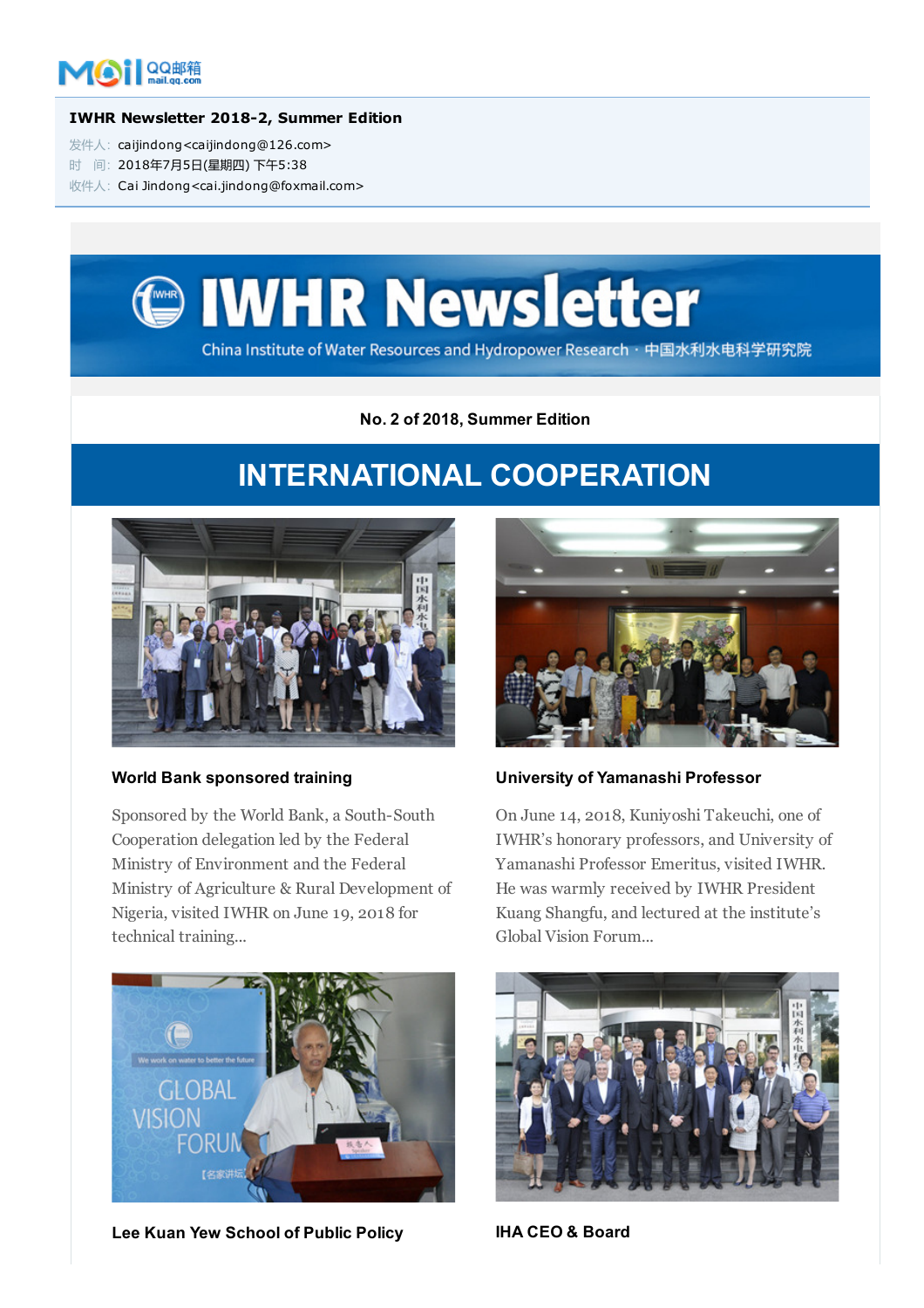Prof. Asit K. Biswas and his wife Prof. Cecilia Tortajada, both from the Lee Kuan Yew School of Public Policy of National University of Singapore, visited IWHR on May 24, 2018 and lectured on global water resources management and global food trade ...

On May 23, 2018, International Hydropower Association (IHA) CEO Richard Taylor and the board members of the international organization visited IWHR and were warmly received by IWHR President Kuang Shangfu ...



De Montfort University, UK

On May 8, 2018, Professor Nigel Wright, Pro Vice-Chancellor of De Montfort University, UK and the LOC Chair of the 7th International Conference on Flood Management (ICFM) visited IWHR and made a lecture on urban flood resilience ...



Hungarian Director General

Mr. Peter KOVACS, Director General of River Basin Management and Water Protection, Hungarian Ministry of Interior, visited IWHR with his delegation on April 10, 2018. The two sides conducted talks on water resources cooperation and exchange ...

# RESEARCH PROGRESS



### Water environment improvement in Three Gorges reservoir area

Targeting at the water environment issues emerging in the branch rivers of the Three Gorges Reservoir since its water storage and operation, the subject has developed five key technologies, including technology for phosphorus pollution reduction ...



### IWHR exhibits new technologies at 15th promotion conference

At the 15th Promotion Conference on International Advanced Water Technology, IWHR exhibited an intelligent NB-IoT wireless remote water meter, a TCP-type trailermounted mobile pump and an emergency mobile lighting vehicle ...